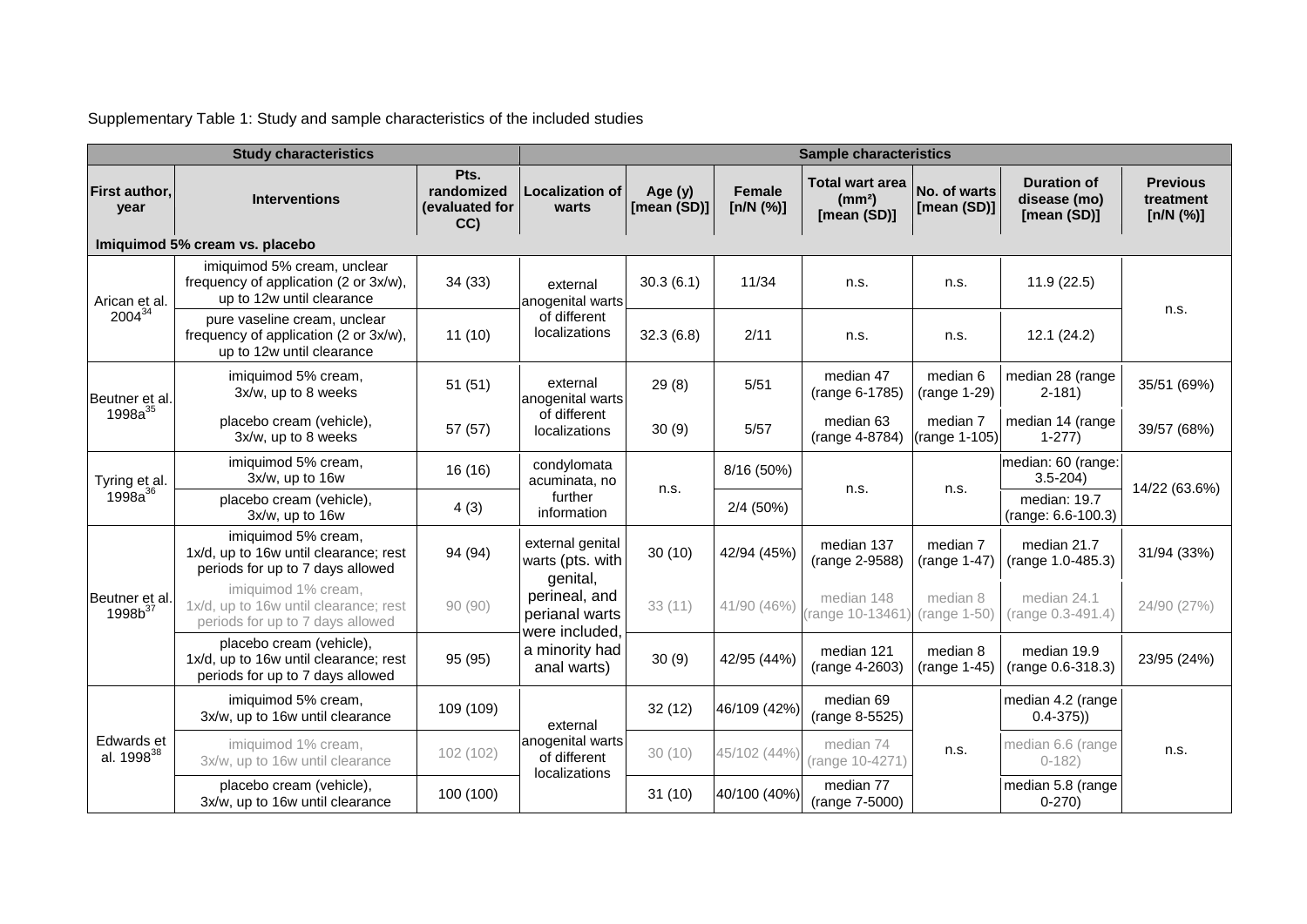|                                        | <b>Study characteristics</b>                                                                                   | <b>Sample characteristics</b>               |                                                                                                                                                            |                             |                            |                                                                                                    |                             |                                                            |                                           |
|----------------------------------------|----------------------------------------------------------------------------------------------------------------|---------------------------------------------|------------------------------------------------------------------------------------------------------------------------------------------------------------|-----------------------------|----------------------------|----------------------------------------------------------------------------------------------------|-----------------------------|------------------------------------------------------------|-------------------------------------------|
| <b>First author,</b><br>year           | <b>Interventions</b>                                                                                           | Pts.<br>randomized<br>(evaluated for<br>CC) | <b>Localization of</b><br>warts                                                                                                                            | Age (y)<br>[mean (SD)]      | <b>Female</b><br>[n/N (%)] | <b>Total wart area</b><br>(mm <sup>2</sup> )<br>[mean (SD)]                                        | No. of warts<br>[mean (SD)] | <b>Duration of</b><br>disease (mo)<br>[mean (SD)]          | <b>Previous</b><br>treatment<br>[n/N (%)] |
|                                        | Imiquimod 3.75% cream vs. placebo                                                                              |                                             |                                                                                                                                                            |                             |                            |                                                                                                    |                             |                                                            |                                           |
|                                        | imiquimod 3.75% cream,<br>7x/w, up to 8w; rest periods to manage<br>local reactions allowed as needed          | 216 (216)                                   | vulvar (including<br>mons), inguinal<br>perineal,                                                                                                          | 34.2(13.1)                  |                            | 170.6 (463.0)                                                                                      | 7.8(6.1)                    | 66.0 (97.2)                                                |                                           |
| Baker et al.<br>$2011^{39}$            | imiguimod 2.5% cream.<br>7x/w, up to 8w; rest periods to manage<br>local reactions allowed as needed           | 212 (212)                                   | perianal;<br>genitoanal warts<br>of other                                                                                                                  | 32.8(11.6)                  | 534 (100%)                 | 161.9 (362.1)                                                                                      | 7.9(6.3)                    | 68.4 (93.6)                                                | n.s.                                      |
|                                        | placebo cream,<br>7x/w, up to 8w; rest periods to manage<br>local reactions allowed as needed                  | 106 (106)                                   | localization were<br>not included in<br>lthe assessments                                                                                                   | 32.9 (12.2)                 |                            | 166.5 (303.0)                                                                                      | 8.3(7.7)                    | 66.0 (99.6)                                                |                                           |
| Rosen et al.<br>$2015^{40}$            | imiquimod 3.75% cream,<br>7x/w, up to 8w; rest periods to manage<br>local reactions allowed as needed          | 183 (183)                                   | glans penis<br>(10,1%), penile<br>shaft (84.1%),<br>scrotum<br>(25.3%), foreskin<br>(2.7%), inguinal<br>$(27.3\%),$<br>perineal (7.6%),<br>perianal (7.8%) |                             |                            | more than 20%<br>of pts. had a wart<br>area greater than<br>$150$ mm <sup>2</sup>                  | wart count of<br>7 or less  | 50.6% had a duration was more<br>than 1y in 60% of<br>pts. | n.s.                                      |
|                                        | imiquimod 2.5% cream,<br>7x/w, up to 8w; rest periods to manage<br>local reactions allowed as needed           | $168$ (n.s.)                                |                                                                                                                                                            | 70.2% were<br>35 or younger | $0(0\%)$                   |                                                                                                    |                             |                                                            |                                           |
|                                        | placebo cream,<br>7x/w, up to 8w; rest periods to manage<br>local reactions allowed as needed                  | 96 (96)                                     |                                                                                                                                                            |                             |                            |                                                                                                    |                             |                                                            |                                           |
|                                        | Imiquimod 5% cream vs. podophyllotoxin 0.5% solution                                                           |                                             |                                                                                                                                                            |                             |                            |                                                                                                    |                             |                                                            |                                           |
|                                        | Imiquimod 5% cream,<br>3x/w, up to 16w                                                                         | 25 (20)                                     | genital (60.0%),<br>perianal (20.0%)<br>and anogenital<br>(20.0%) warts                                                                                    | $30.8$ (n.s.)               | 4/20                       | 0-100mm <sup>2</sup> : 8/20:<br>100-200mm <sup>2</sup> :<br>$7/20$ :<br>>200mm <sup>2</sup> : 5/20 | n.s.                        | n.s.                                                       | None                                      |
| Komericki et<br>al. 2011 <sup>41</sup> | podophyllotoxin 0.5% solution,<br>2x/d for 3 consecutive days, then 4<br>days rest period; ≤4 treatment cycles | 26 (25)                                     |                                                                                                                                                            | $30.0$ (n.s.)               | 3/25                       | 0-100mm <sup>2</sup> : 9/25:<br>100-200mm <sup>2</sup> :<br>9/25;<br>>200mm <sup>2</sup> : 7/25    |                             |                                                            |                                           |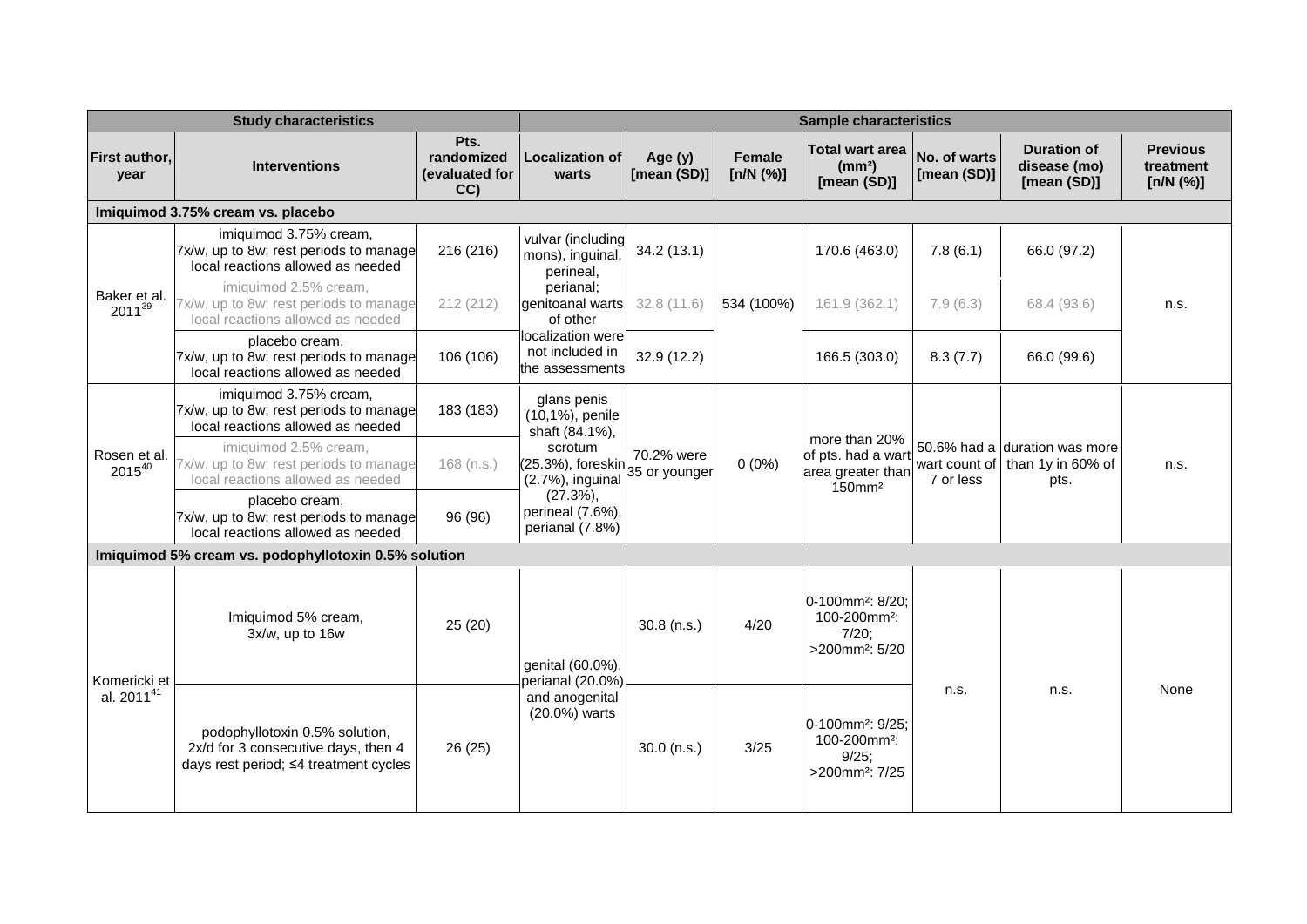|                                      | <b>Study characteristics</b>                                                                                     | <b>Sample characteristics</b>               |                                                              |                               |                            |                                                             |                             |                                                      |                                                              |
|--------------------------------------|------------------------------------------------------------------------------------------------------------------|---------------------------------------------|--------------------------------------------------------------|-------------------------------|----------------------------|-------------------------------------------------------------|-----------------------------|------------------------------------------------------|--------------------------------------------------------------|
| First author,<br>year                | <b>Interventions</b>                                                                                             | Pts.<br>randomized<br>(evaluated for<br>CC) | <b>Localization of</b><br>warts                              | Age $(y)$<br>[mean (SD)]      | <b>Female</b><br>[n/N (%)] | <b>Total wart area</b><br>(mm <sup>2</sup> )<br>[mean (SD)] | No. of warts<br>[mean (SD)] | <b>Duration of</b><br>disease (mo)<br>[mean (SD)]    | <b>Previous</b><br>treatment<br>[n/N (%)]                    |
|                                      | Podophyllotoxin 0.5 % solution vs. placebo                                                                       |                                             |                                                              |                               |                            |                                                             |                             |                                                      |                                                              |
| Beutner et al.                       | podophyllotoxin 0.5% solution,<br>2x/d for 3 consecutive days, then 4<br>days rest period; 2-4 treatment cycles  | 56 (56)                                     | external genital<br>warts, mainly                            | 30.0 (SEM<br>0.9)             | $0(0\%)$                   | 87.4 (SEM 18.3) 7.1 (SEM 0.7)                               |                             | current episode:<br>≤ 12 mo: 29/56;<br>>12 mo: 27/56 |                                                              |
| $1989^{42}$                          | placebo solution (vehicle),<br>2x/d for 3 consecutive days, then 4<br>days rest period; 2-4 treatment cycles     | 53 (53)                                     | penile shaft                                                 | 31.7 (SEM<br>0.9)             |                            | 101.9 (SEM<br>21.0                                          | 7.8 (SEM 0.7)               | current episode:<br>≤ 12 mo: 26/53;<br>>12 mo: 27/53 | n.s.                                                         |
| Kirby et al.                         | podophyllotoxin 0.5% solution,<br>2x/d for 3 consecutive days, then 4<br>days rest period; 2-4 treatment cycles  | 19 (19)                                     | external genital<br>warts of different<br>localizations      | 28.8 (1.66)                   | $\Omega$                   | 86.2 (19.43)                                                | 8.1(1.09)                   | ≤12mo: 9/19;<br>>12mo: 10/19                         | 15/19                                                        |
| $1990^{43}$                          | placebo solution (vehicle),<br>2x/d for 3 consecutive days, then 4<br>days rest period; 2-4 treatment cycles     | 19 (19)                                     |                                                              | 29.8 (1.71)                   | $\mathbf 0$                | 118.2 (47.97)                                               | 9.5(1.34)                   | ≤12mo: 10/19;<br>>12mo: 9/19                         | 10/19                                                        |
| Krogh et al.<br>199444               | podophyllotoxin 0.5% solution,<br>2x/d for 3 consecutive days, then 4<br>days rest period; 1-2 treatment cycles  | 19 (16)                                     | penile warts only                                            | 25.4 (range:<br>0%<br>$17-48$ |                            | 8.4                                                         |                             |                                                      |                                                              |
|                                      | podophyllotoxin 0.25% solution,<br>2x/d for 3 consecutive days, then 4<br>days rest period; 1-2 treatment cycles | 19(18)                                      |                                                              |                               |                            | n.s.                                                        | 12.1                        | 4.1 (range: 1-24)                                    | none (exclusion<br>criterion)                                |
|                                      | placebo solution (vehicle),<br>2x/d for 3 consecutive days, then 4<br>days rest period; 1-2 treatment cycles     | 19 (17)                                     |                                                              |                               |                            |                                                             | 7.8                         |                                                      |                                                              |
|                                      | Podophyllotoxin 0,5 % gel vs. placebo                                                                            |                                             |                                                              |                               |                            |                                                             |                             |                                                      |                                                              |
|                                      | podophyllotoxin 0.5 % gel,<br>2x/d for 3 consecutive days, then 4<br>days rest period; 2-8 treatment cycles      | 219 (181)                                   |                                                              | 31.5                          | 86/213<br>$(40.4\%)$       | 159.2                                                       | 5.5                         | 27.3 (duration of<br>present infection)              |                                                              |
| Tyring et al.<br>1998b <sup>45</sup> | placebo gel (vehicle),<br>2x/d for 3 consecutive days, then 4<br>days rest period; 2-8 treatment cycles          | 107 (93)                                    | external genital<br>(89.6%) and<br>perianal (17.5%)<br>warts | 30.6                          | 41/103<br>(39.8%)          | 141.8                                                       | 5.4                         | 24.0 (duration of<br>present infection)              | approx. 20% of<br>pts. had received<br>previous<br>treatment |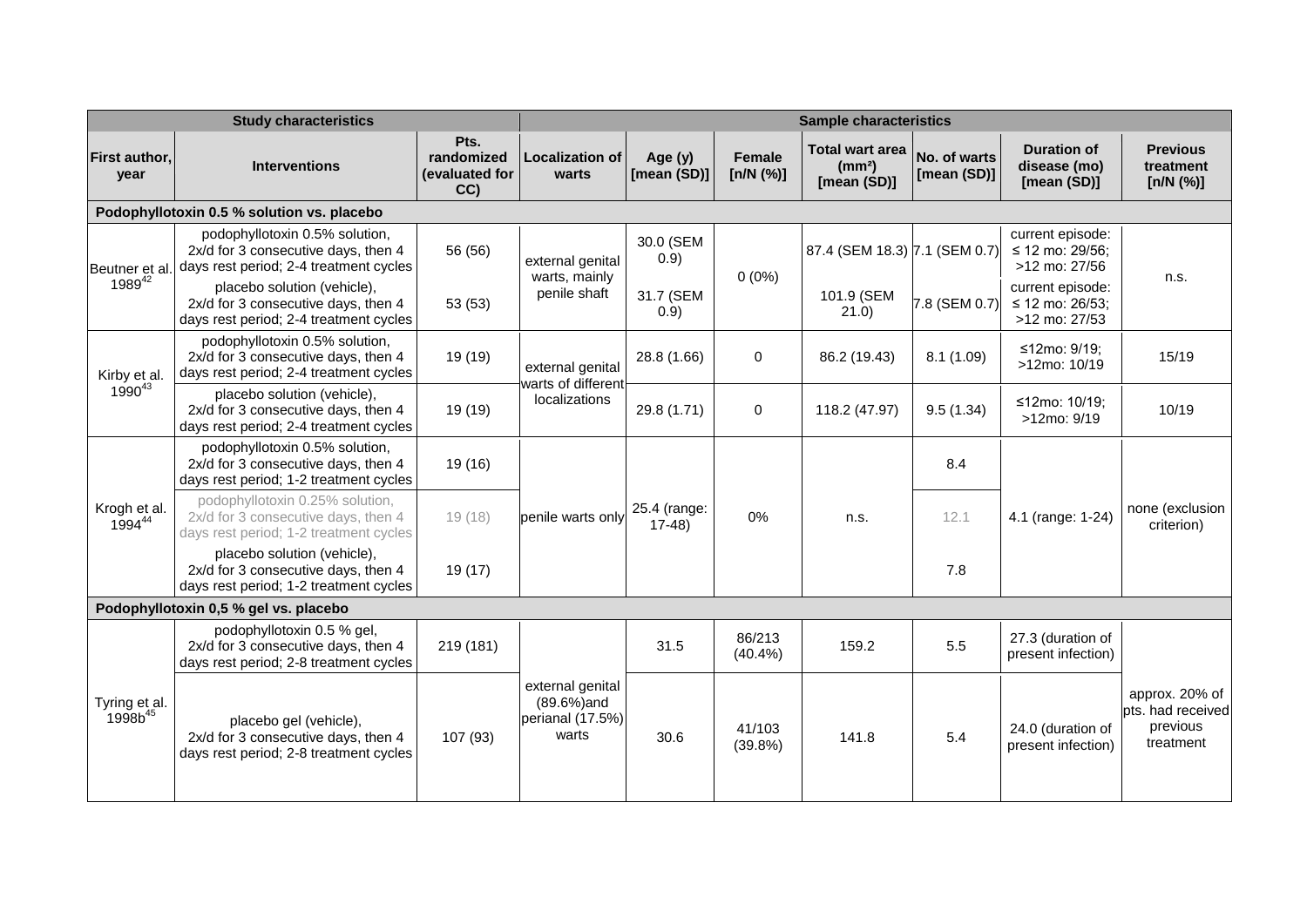|                                       | <b>Study characteristics</b>                                                                                    | <b>Sample characteristics</b>               |                                 |                           |                     |                                                             |                                               |                                                   |                                           |  |  |
|---------------------------------------|-----------------------------------------------------------------------------------------------------------------|---------------------------------------------|---------------------------------|---------------------------|---------------------|-------------------------------------------------------------|-----------------------------------------------|---------------------------------------------------|-------------------------------------------|--|--|
| First author,<br>year                 | <b>Interventions</b>                                                                                            | Pts.<br>randomized<br>(evaluated for<br>CC) | <b>Localization of</b><br>warts | Age (y)<br>[mean (SD)]    | Female<br>[n/N (%)] | <b>Total wart area</b><br>(mm <sup>2</sup> )<br>[mean (SD)] | No. of warts<br>[mean (SD)]                   | <b>Duration of</b><br>disease (mo)<br>[mean (SD)] | <b>Previous</b><br>treatment<br>[n/N (%)] |  |  |
|                                       | Podophyllotoxin 0.5% solution and 0.15% cream vs. placebo                                                       |                                             |                                 |                           |                     |                                                             |                                               |                                                   |                                           |  |  |
| Claesson et<br>al. 1996 <sup>46</sup> | podophyllotoxin 0.5% solution,<br>2x/d for 3 consecutive days, then 4<br>days rest period; 1-4 treatment cycles | 60 (60)                                     |                                 | 26.15                     | 30/60 (50%)         | n.s.                                                        | 1-5: 22 pts.<br>6-10: 12 pts.<br>>10: 26 pts. | 2.2                                               | n.s.                                      |  |  |
|                                       | podophyllotoxin 0.15% cream,<br>2x/d for 3 consecutive days, then 4<br>days rest period; 1-4 treatment cycles   | 60 (60)                                     | penile, vulval,<br>perianal     | 25.35                     | 30/60 (50%)         |                                                             | 1-5: 22 pts.<br>6-10: 5 pts.<br>>10: 33 pts.  | 1.8                                               |                                           |  |  |
|                                       | podophyllotoxin 0.3% cream,<br>2x/d for 3 consecutive days, then 4<br>days rest period; 1-4 treatment cycles    | 60 (60)                                     |                                 | 26.3                      | 30/60 (50%)         |                                                             | 1-5: 22 pts.<br>6-10: 12 pts.<br>>10:26 pts.  | 1.6                                               |                                           |  |  |
|                                       | podophyllotoxin 0.5% solution,<br>2x/d for 3 consecutive days, then 4<br>days rest period; 1-4 treatment cycles | 120 (n.s.)                                  | external genital<br>warts       |                           | 58/120 (48%)        |                                                             | n.s.                                          | <3mo (per<br>inclusion criterion)                 | none (inclusion<br>criterion)             |  |  |
| Lacey et al.<br>$2003^{47}$           | podophyllotoxin 0.15% cream,<br>2x/d for 3 consecutive days, then 4<br>days rest period; 1-4 treatment cycles   | 118(n.s.)                                   |                                 | n.s.                      | 58/118 (49%)        | n.s.                                                        |                                               |                                                   |                                           |  |  |
|                                       | podophyllin 25% in tincture of<br>compound benzoin, 2x/w; up to 4w                                              | $116$ (n.s.)                                |                                 |                           | 56/116 (48%)        |                                                             |                                               |                                                   |                                           |  |  |
| Strand et al.<br>1995 <sup>48</sup>   | podophyllotoxin 0.5% solution,<br>2x/d for 3 consecutive days, then 4<br>days rest period; 1-4 treatment cycles | 29 (29)                                     | external genital<br>warts       | 27.5 (range:<br>$20-43$   |                     | n.s.                                                        | 27)                                           | 7.9 (range: $1 - 2.6$ (range: 0.6-4.9)            | 6/29 (20.7%)                              |  |  |
|                                       | podophyllotoxin 0.15% cream,<br>2x/d for 3 consecutive days, then 4<br>days rest period; 1-4 treatment cycles   | 30(30)                                      |                                 | 25.7 (range<br>$18-44)$   | 0/90(0%)            |                                                             | 23)                                           | $6.9$ (range: $1 - 2.5$ (range: 0.4-5.5)          | 5/30 (16.6%)                              |  |  |
|                                       | podophyllotoxin 0.3% cream,<br>2x/d for 3 consecutive days, then 4<br>days rest period; 1-4 treatment cycles    | 31(31)                                      |                                 | 27.2 (range:<br>$20 - 48$ |                     |                                                             | 7.0 (range: 1<br>32)                          | 2.5 (range: 0.7-5.6)                              | $5/31(16.1\%)$                            |  |  |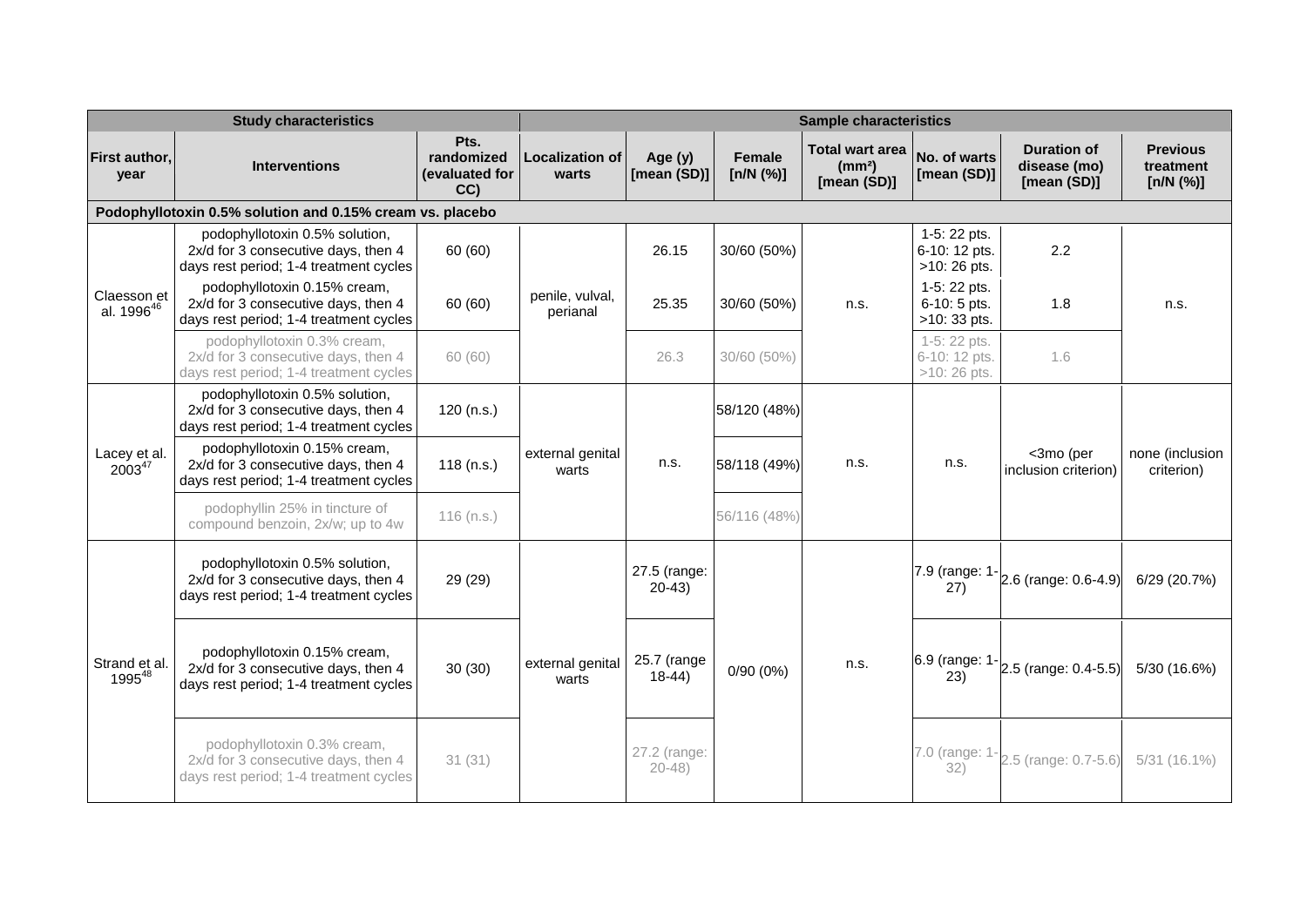|                                         | <b>Study characteristics</b>                                                   | <b>Sample characteristics</b>               |                                                                               |                        |                            |                                                             |                             |                                                             |                                           |
|-----------------------------------------|--------------------------------------------------------------------------------|---------------------------------------------|-------------------------------------------------------------------------------|------------------------|----------------------------|-------------------------------------------------------------|-----------------------------|-------------------------------------------------------------|-------------------------------------------|
| First author,<br>year                   | <b>Interventions</b>                                                           | Pts.<br>randomized<br>(evaluated for<br>CC) | <b>Localization of</b><br>warts                                               | Age (y)<br>[mean (SD)] | <b>Female</b><br>[n/N (%)] | <b>Total wart area</b><br>(mm <sup>2</sup> )<br>[mean (SD)] | No. of warts<br>[mean (SD)] | <b>Duration of</b><br>disease (mo)<br>[mean (SD)]           | <b>Previous</b><br>treatment<br>[n/N (%)] |
|                                         | Polyphenon E (sinecatechins) 10% and 15% ointment vs. placebo ointment / cream |                                             |                                                                               |                        |                            |                                                             |                             |                                                             |                                           |
|                                         | polyphenon E 10% cream,<br>3x/d for up to 12w                                  | 79 (77)                                     | Male pts.: penile<br>shaft (57.4%),<br>glans penis<br>$(24.6\%)$              |                        | 38/79                      |                                                             |                             | 52/238 (21.8%)<br>had one previous                          |                                           |
| Gross et al.<br>200749                  | polyphenon E 15% ointment,<br>3x/d for up to 12w                               | 80 (78)                                     | perianal<br>(23.8%), foreskin<br>$(18.9\%)$ ;                                 | 33.2 (range<br>$18-69$ | 38/80                      | n.s.                                                        | n.s.                        | episode;<br>24/238 (10.1%)<br>had two previous<br>episodes; | 92/238 (38.7%)                            |
|                                         | placebo cream or ointment (vehicle),<br>3x/d for up to 12w                     | 83 (83)                                     | Female pts.:<br>vulva (64.7%),<br>perianal<br>$(31.9\%),$<br>perineal (19.0%) |                        | 41/83                      |                                                             |                             | 11/238 (4.6%) had<br>three or more<br>episodes              |                                           |
|                                         | polyphenon E 15% ointment,<br>3x/d for up to 16w                               | 201 (201)                                   | Male pts.: penile<br>shaft (65.0%),<br>glans penis<br>$(24.2\%)$              | 30.8(11.1)             | 96/201<br>(47.8%)          | 94.2 (116.5)                                                | 8.2(6.3)                    | 462/503 (91.8%)<br>had one previous                         | 180/503 (35.8%)                           |
| Stockfleth et<br>al. 2008 <sup>50</sup> | polyphenon E 10% ointment,<br>3x/d for up to 16w                               | 199 (199)                                   | scrotum and<br>foreskin<br>Female pts.:                                       | 30.6 (10.8)            | 89/199<br>(44.7%)          | 99.5 (117.1)                                                | 8.3(5.8)                    | episode;<br>19/503 (3.8%) had<br>two previous<br>episodes:  |                                           |
|                                         | placebo ointment (vehicle),<br>3x/d for up to 16w                              | 103 (103)                                   | vulva (84.1%),<br>the perianal<br>$(21.7\%)$<br>perineal and<br>inguinal area | 30.4 (10.9)            | 41/103<br>$(39.8\%)$       | 75.6 (79.2)                                                 | 7.2(4.6)                    | 22/503 (4.4%) had<br>three or more<br>episodes              |                                           |
|                                         | polyphenon E 15% ointment,<br>3x/d for up to 16w                               | 196 (194)                                   | vulva (41.2%),<br>penis shaft<br>$(36.9\%)$<br>perianal area<br>$(18.1\%)$ ,  | 31.2 (12.26)           | 96/196<br>$(49.0\%)$       | n.s.<br>n.s.                                                |                             | 44w (current<br>episode)                                    | n.s.                                      |
| Tatti et al.<br>2008 <sup>51</sup>      | polyphenon E 10% ointment,<br>3x/d for up to 16w                               | 202 (197)                                   |                                                                               | 31.1(11.53)            | 100/202<br>(49.5%)         |                                                             |                             | 55w (current<br>episode)                                    |                                           |
|                                         | placebo ointment (vehicle),<br>3x/d for up to 16w                              | 104 (104)                                   | perineal area<br>(15.3%), glans<br>penis (11.8%).                             | 32.5 (12.95)           | 48/104<br>(46.2%)          |                                                             |                             | 48w (current<br>episode)                                    |                                           |